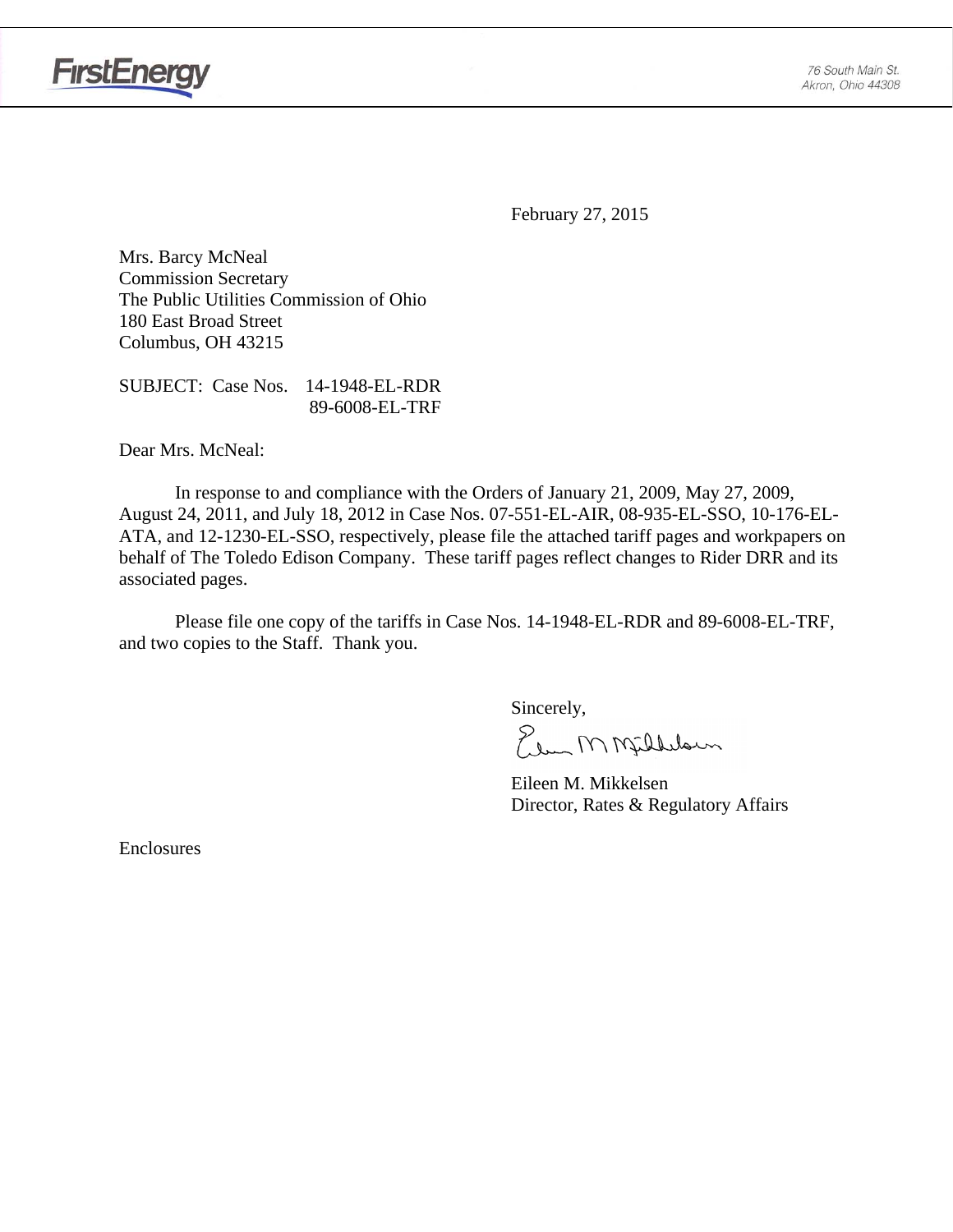## **TABLE OF CONTENTS**

The following rates, rules and regulations for electric service are applicable throughout the Company's service territory except as noted.

|                                                      | <b>Sheet</b> | <b>Effective</b><br>Date |
|------------------------------------------------------|--------------|--------------------------|
| <b>TABLE OF CONTENTS</b>                             | 1            | $04 - 01 - 15$           |
| <b>DEFINITION OF TERRITORY</b>                       | 3            | $01 - 23 - 09$           |
| <b>ELECTRIC SERVICE REGULATIONS</b>                  | 4            | 12-04-09                 |
| <b>ELECTRIC SERVICE SCHEDULES</b>                    |              |                          |
| Residential Service (Rate "RS")                      | 10           | $01 - 23 - 09$           |
| General Service - Secondary (Rate "GS")              | 20           | 01-23-09                 |
| General Service - Primary (Rate "GP")                | 21           | 01-23-09                 |
| General Service - Subtransmission (Rate "GSU")       | 22           | 01-23-09                 |
| General Service - Transmission (Rate "GT")           | 23           | 01-23-09                 |
| <b>Street Lighting Provisions</b>                    | 30           | 01-23-09                 |
| Street Lighting (Rate "STL")                         | 31           | 06-01-09                 |
| Traffic Lighting (Rate "TRF")                        | 32           | 01-23-09                 |
| Private Outdoor Lighting (Rate "POL")                | 33           | 06-01-09                 |
| <b>MISCELLANEOUS CHARGES</b>                         | 75           | 07-05-12                 |
| <b>OTHER SERVICE</b>                                 |              |                          |
| <b>Partial Service</b>                               | 52           | 01-01-06                 |
| Residential Renewable Energy Credit Purchase Program | 60           | 10-01-09                 |
| <b>Cogeneration and Small Power Producer</b>         | 70           | $01 - 01 - 03$           |
| <b>Interconnection Tariff</b>                        | 76           | $01 - 01 - 09$           |
| <b>PIPP Customer Discount</b>                        | 80           | 06-01-14                 |

The Public Utilities Commission of Ohio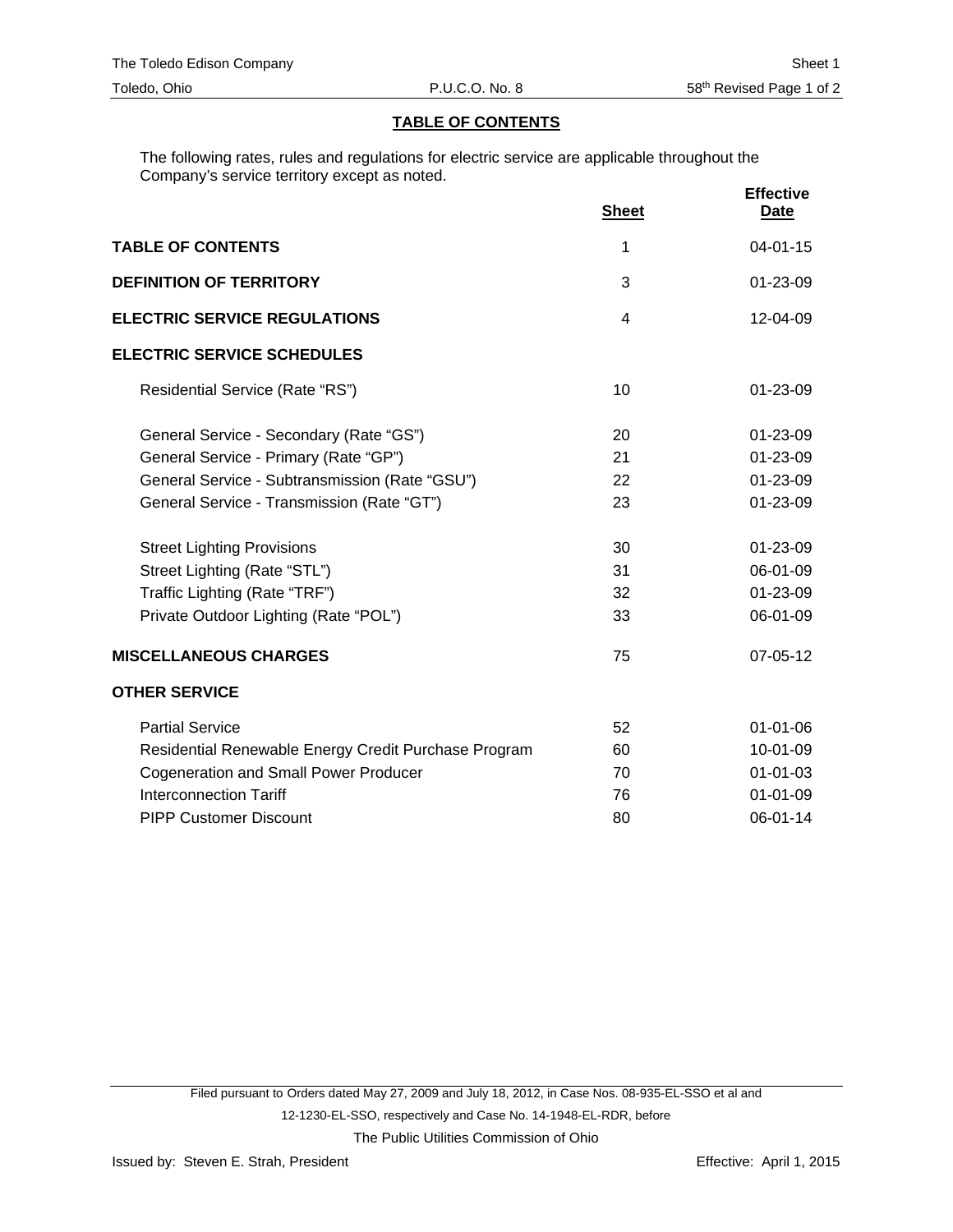# **TABLE OF CONTENTS**

| <b>RIDERS</b>                                          | <b>Sheet</b> | <b>Effective</b><br>Date |
|--------------------------------------------------------|--------------|--------------------------|
| Summary                                                | 80           | 06-01-14                 |
| <b>Residential Distribution Credit</b>                 | 81           | $05 - 21 - 10$           |
| <b>Transmission and Ancillary Services</b>             | 83           | 09-10-10                 |
| <b>Alternative Energy Resource</b>                     | 84           | $01 - 01 - 15$           |
| <b>School Distribution Credit</b>                      | 85           | 06-01-09                 |
| <b>Business Distribution Credit</b>                    | 86           | 01-23-09                 |
| <b>Hospital Net Energy Metering</b>                    | 87           | 10-27-09                 |
| Economic Development (4a)                              | 88           | 01-23-09                 |
| <b>Universal Service</b>                               | 90           | $01 - 01 - 15$           |
| State kWh Tax                                          | 92           | 01-23-09                 |
| Net Energy Metering                                    | 93           | 10-27-09                 |
| Delta Revenue Recovery                                 | 96           | 04-01-15                 |
| Demand Side Management                                 | 97           | $01 - 01 - 15$           |
| Reasonable Arrangement                                 | 98           | 06-01-09                 |
| <b>Distribution Uncollectible</b>                      | 99           | $01 - 01 - 15$           |
| Economic Load Response Program                         | 101          | 06-01-14                 |
| Optional Load Response Program                         | 102          | 06-01-14                 |
| <b>Generation Cost Reconciliation</b>                  | 103          | $01 - 01 - 15$           |
| Fuel                                                   | 105          | 12-14-09                 |
| Advanced Metering Infrastructure / Modern Grid         | 106          | $01 - 01 - 15$           |
| Line Extension Cost Recovery                           | 107          | $01 - 01 - 15$           |
| <b>Delivery Service Improvement</b>                    | 108          | $01 - 01 - 12$           |
| <b>PIPP Uncollectible</b>                              | 109          | $01 - 01 - 15$           |
| Non-Distribution Uncollectible                         | 110          | $01 - 01 - 15$           |
| <b>Experimental Real Time Pricing</b>                  | 111          | 06-01-14                 |
| <b>Experimental Critical Peak Pricing</b>              | 113          | 06-01-14                 |
| <b>Generation Service</b>                              | 114          | 06-01-14                 |
| Demand Side Management and Energy Efficiency           | 115          | $01 - 01 - 15$           |
| <b>Economic Development</b>                            | 116          | $01 - 01 - 15$           |
| <b>Deferred Generation Cost Recovery</b>               | 117          | 06-01-09                 |
| Deferred Fuel Cost Recovery                            | 118          | 06-21-13                 |
| Non-Market-Based Services                              | 119          | $02 - 01 - 15$           |
| <b>Residential Deferred Distribution Cost Recovery</b> | 120          | $01 - 01 - 12$           |
| Non-Residential Deferred Distribution Cost Recovery    | 121          | $01 - 01 - 12$           |
| <b>Residential Electric Heating Recovery</b>           | 122          | $01 - 01 - 15$           |
| <b>Residential Generation Credit</b>                   | 123          | $10-31-14$               |
| <b>Delivery Capital Recovery</b>                       | 124          | 03-01-15                 |
| Phase-In Recovery                                      | 125          | $01 - 01 - 15$           |
| Automated Meter Opt Out                                | 128          | $01 - 01 - 15$           |

Filed pursuant to Orders dated May 27, 2009 and July 18, 2012, in Case Nos. 08-935-EL-SSO et al and 12-1230-EL-SSO, respectively and Case No. 14-1948-EL-RDR, before

The Public Utilities Commission of Ohio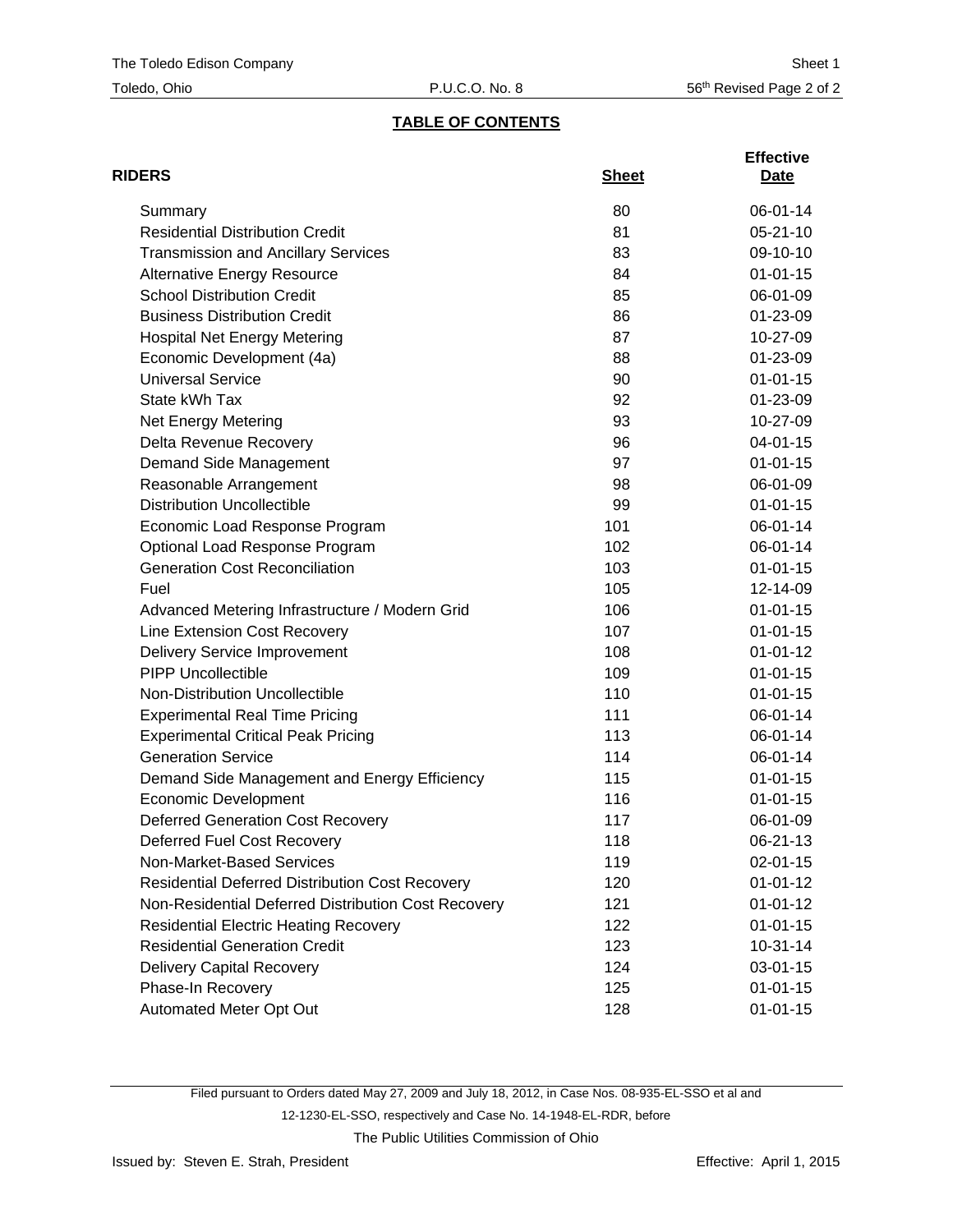#### **RIDER DRR Delta Revenue Recovery Rider**

#### **APPLICABILITY:**

Applicable to any customer receiving electric service under the Company's rate schedules or reasonable arrangement (special contract) approved by the Public Utilities Commission of Ohio. The Delta Revenue Recovery Rider (DRR) charge will apply, for all rate schedules, effective for service rendered beginning April 1, 2015, for all kWhs per kWh. This Rider is not avoidable for customers who take electric generation service from a certified supplier.

## **PURPOSE:**

The DRR charge recovers the difference in revenue ("delta revenue") between the application of rates in the otherwise applicable rate schedule and the result of any economic development schedule, energy efficiency schedule, reasonable arrangement, or governmental special contract approved by the Public Utilities Commission of Ohio on or after January 1, 2009.

#### **RATE:**

DRR charge  $0.0097¢$ 

## **RIDER UPDATES:**

The charges contained in this Rider shall be updated and reconciled on a quarterly basis. No later than December 1st, March 1st, June 1st and September 1st of each year, the Company will file with the PUCO a request for approval of the rider charges which, unless otherwise ordered by the PUCO, shall become effective on a service rendered basis on January 1st, April 1st, July 1st and October 1st of each year, beginning October 1, 2009.

The Public Utilities Commission of Ohio